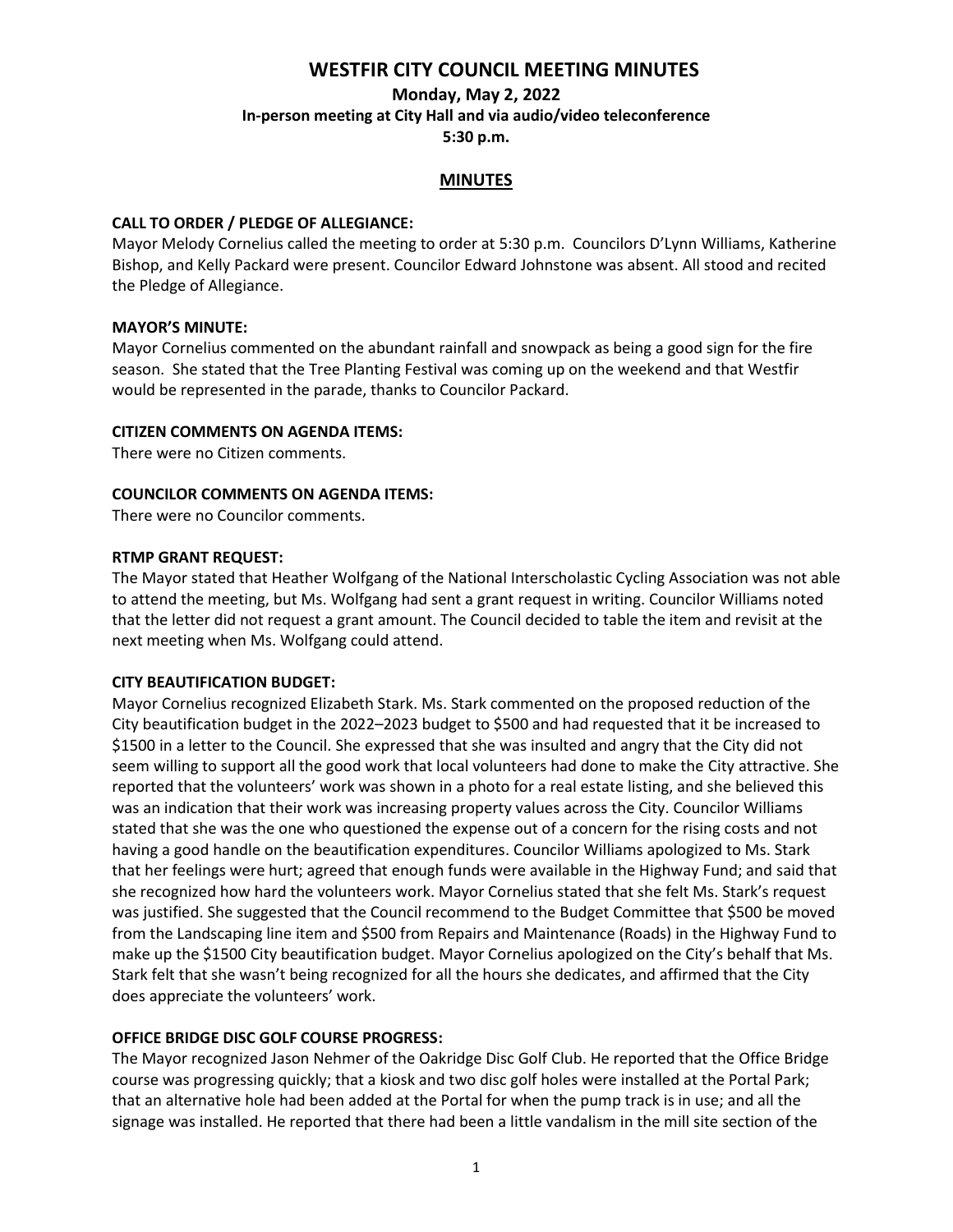course. He said the Club was trying to get a small league going on Saturday mornings. Mayor Cornelius suggested that users of the course could park at City Hall if Portal parking was congested. She stated that the course looked great, and the Council was in full support of the project.

# **TRANS CASCADIA EXCURSIONS CONDITIONAL USE PERMIT:**

Mayor Cornelius recognized Blair Banker with Trans Cascadia Excursions (TCE), which was granted a Conditional Use Permit (CUP) by the City to develop a campground on mixed-use land. Mr. Banker reported that they were 4–5 weeks away from having all materials ready to submit for permitting. He stated that the DEQ 1200C form for grading near the river would be submitted within the current week. Mayor Cornelius noted that the City had received a complaint that TCE was advertising camping spots for rent and that the Council wanted to be sure that TCE was aware that certain conditions had to be met under the CUP before TCE could run the camping business. Nick Gibson of TCE confirmed that they understood that the terms of the CUP did not allow camping on the unimproved site, and that their website had just not been updated to reflect the change. Nick Gibson then asked the Council whether it was acceptable for friends and family to stay in several vans for two nights on the TCE site for his birthday celebration. Mayor Cornelius replied that it was acceptable if all City ordinances were observed. Councilor Bishop was opposed based on the conditions of the CUP, which indicated that the property had to be fully developed before any business could take place. Mr. Gibson asked if the Council was implying that he couldn't run his existing shuttle business or the Log Scale Café. Mayor Cornelius stated that there were conditions that had to be met before business could occur on the property. The Mayor said that the City should consult with LCOG, the organization that assisted the City with development planning, to clarify which conditions had to be met in order for certain types of business to operate. The Council set a Special Meeting for May 13 to meet with the TCE and LCOG representatives. Mayor Cornelius stated that the birthday van camping was an allowed use, although Councilors Bishop and Packard expressed concern.

### **POLICE REPORT:**

There were no comments on the police report.

# **WATER / SEWER REPORT:**

Robert Archer presented the water and sewer report. There were no problems at either plant. He gave an update of his education checklist, stating that he received 88% and 100% on his two most recent tests. He reported that he plans to attend several in-person classes and to get additional hands-on training from Jackson Stone before the final certification test. Robert asked the Council where they wanted to install the newly purchased park ordinance signs and City Hall sign.

#### **GAME NIGHT PROPOSAL:**

With the Council's approval the Mayor recognized Amber Meske, who was not scheduled on the agenda. Ms. Meske introduced herself as a one-year resident of Westfir. As an extension of playing games with her kids in her backyard, she thought to offer a game night at Hemlock Park. She stated that she is a PE teacher at Oakridge Junior/Senior High School and many of the neighborhood children are her students. She said the game night is meant to have a wholesome, welcoming atmosphere; and that it could be joined on a drop-in basis. The Council was very supportive of the idea, and the Mayor attested that her kids often played at Ms. Meske's house.

#### **APPROVE MINUTES:**

Councilor Williams made a motion to approve the Council meeting minutes of April 4, 2022. Councilor Bishop seconded, and the motion carried, 4–0.

**AYES:** Cornelius, Williams, Bishop, Packard **NAYS:** 0 **ABSTENTIONS:** 0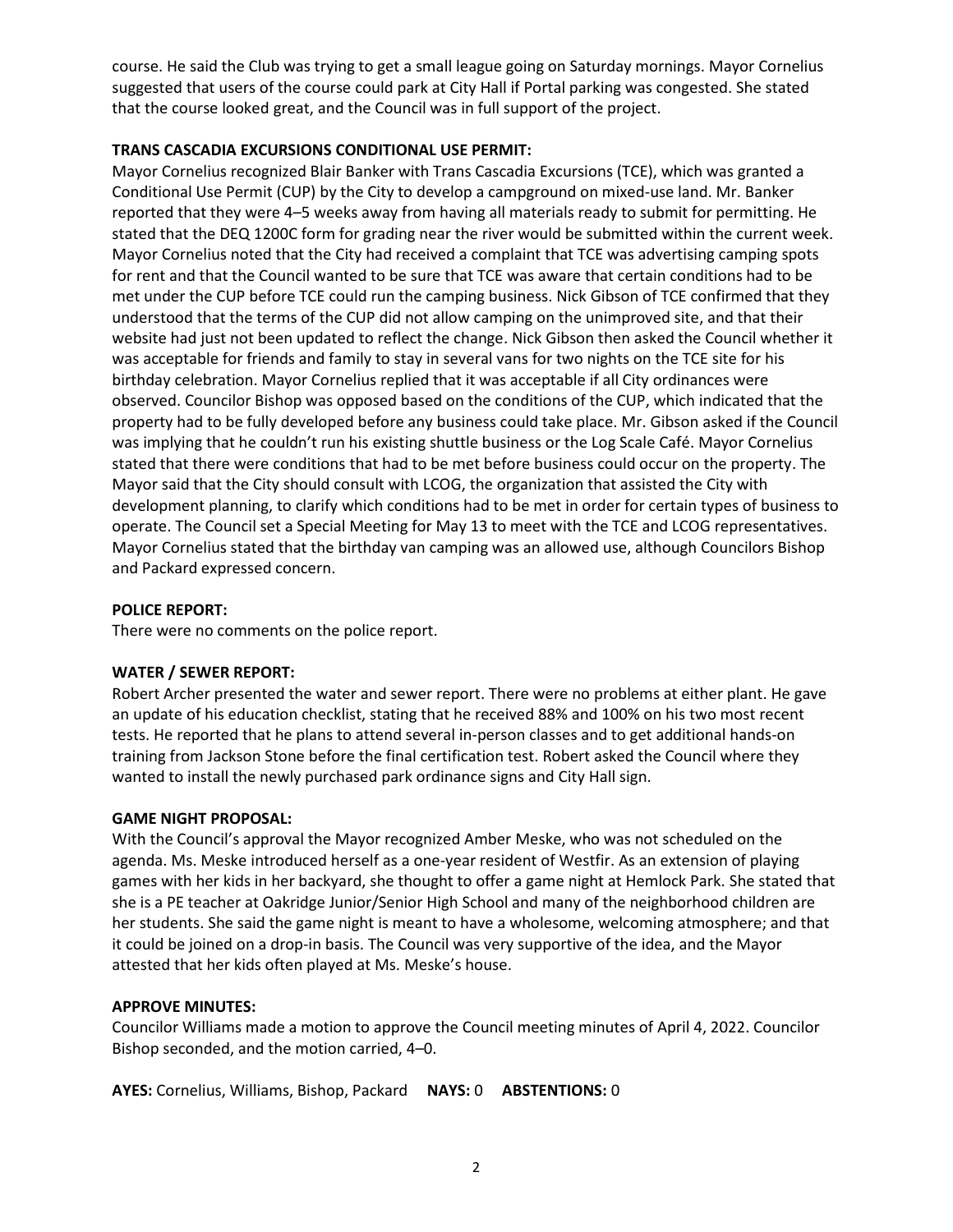#### **ALPINE EPIC PORTAL APPLICATION:**

The Council considered the application of the Alpine Epic bicycle race scheduled for July 18. Nicole stated that the bridge closure permit had not been included in the submission, but that the permit had been granted.

Mayor Cornelius made a motion to approve the Portal rental application of the Alpine Epic pending receipt of the bridge closure permit. Councilor Williams seconded, and the motion carried, 4–0.

**AYES:** Cornelius, Williams, Bishop, Packard **NAYS:** 0 **ABSTENTIONS:** 0

# **POLICE AND FIRE IGAS FOR 2022–2023:**

Mayor Cornelius reported that she had updated the Fire IGA from Oakridge to reflect the same language and formatting as the Police IGA and that she sent her version to the Oakridge interim City Administrator. However, Oakridge did not use her version, probably since the interim CA was fired. In addition, she noted that the IGAs included a schedule of future increases. She stated that although the Oakridge Police Chief and interim CA had discussed future increases with the Council, she didn't want to agree to terms for future years in an IGA, which should be negotiated annually. The Mayor proposed that the Council table the matter and add it to the May 13 Special Meeting agenda. Before the Special Meeting, she and Nicole would make the discussed changes to the contracts.

# **RESOLUTION 510: UNATTENDED PERSONAL PROPERTY:**

The Council reviewed an email from the City attorney suggesting changes to the resolution. Mayor Cornelius said that she would edit the resolution; Nicole would email a copy of the revision to the Council; and the item would be added to the May 13 Special Meeting agenda for a vote.

# **RESOLUTION 511: SUPPLEMENTAL BUDGET:**

Nicole stated that she was still not clear whether land development fees collected by the City, and expenses paid to LCOG for development services for the City, should be recorded in a separate development fund. However, at this stage, the Council needed to act to avoid exceeding appropriations, since development and planning were not included as a requirement in the current year budget and only \$200 was included under resources.

Mayor Cornelius made a motion to approve Resolution 511. Councilor Williams seconded, and the motion carried, 4–0.

**AYES:** Cornelius, Williams, Bishop, Packard **NAYS:** 0 **ABSTENTIONS:** 0

#### **CITY RECORDER REPORT:**

Nicole Tritten presented the report and addressed these items:

- Nicole reported that instead of sending the updated water and sewer policy to ratepayers with the April water bills, as the Council requested, she included a letter explaining the rate increases and listing the new rates on the reverse side. She provided a copy of the letter to the Council with their information packets. She said that she based the letter on one that had been sent to residents in the past. She stated that she had the Mayor's approval to make the change and that the policy could be sent in the future if the Council wished it. [Councilor Williams agreed that it wasn't necessary to send the whole policy, which was available at City Hall and on the City website.]
- She stated that the City was having difficulty getting residents to renew dog licenses and update rabies vaccine certificates this year. She questioned whether a late fee might be necessary to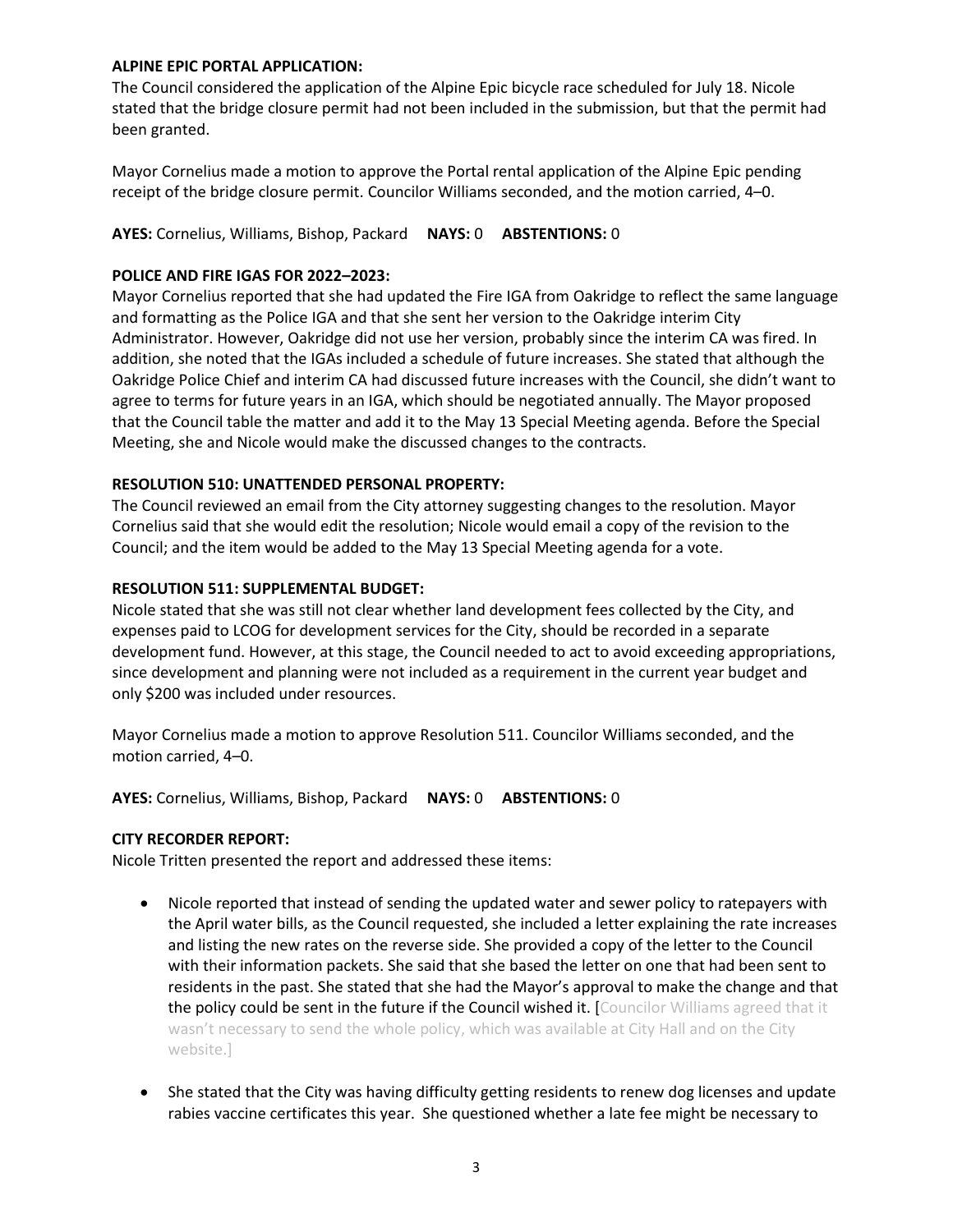cover the cost of repeatedly contacting residents. In addition, she asked whether a household that already had a variance for three dogs needed a variance for a fourth dog that was licensed in Oakridge and lived part time in Westifir. [Councilor Williams and Mayor Cornelius answered that the fourth dog did require a variance. Mayor Cornelius noted that the City makes it inexpensive to license dogs and offers the low-cost vaccine clinic. For that reason, there was little excuse for late filing and that late fees would be appropriate. The Mayor suggested that the resolution setting dog license fees be reviewed at the next work session.]

- Nicole reported that she mailed the letter containing the Council's request and citizen petition to reduce traffic speed on Westfir Road to County Commissioner Heather Buch on April 16 and cc'd Lane County Public Works. She reminded the Council that Gary Darnielle of LCOG had recommended that a member of the Council also call Commissioner Buch to follow up. [Councilor Packard offered to contact the Commissioner.]
- She stated that the Report of Coronavirus State & Local Recovery Funds by non-entitlement units of local government (cities under 50,000 pop.) had been due on April 30 for projects planned and expenditures made during the period March 3, 2021–March 31, 2022. She noted that the City had yet not spent any of the funds, but filing was required regardless. She stated that she submitted the report on April 27.
- Nicole reported that artist Louisa Hamachek had offered to give Westfir two Christmas scenes she had painted on 4-by-8 plywood, which had been commissioned by former Westfir resident Viki Burns for a community Christmas dinner on the covered bridge some time ago. [The Council accepted the offer.]

#### **CITY FINANCIAL REVIEW:**

Nicole Tritten submitted the bank statement, cash deposits, and expenditure sheet, and addressed these items:

- She gave an update on the 2021 audit, reporting that she sent her changes to and questions about the draft documents to the auditor on April 14, but hadn't heard back yet. In addition, she reported that the auditor asked that some documents for the 2022 audit be submitted by April 30. Nicole reported that she missed the deadline but was planning to send the documents by May 15.
- Nicole reported that she had been corresponding with Gary Darnielle about the City's land use development application fees, and he recommended updating the fee schedule to make more of the permit fees a base fee and to increase the Planned Unit Development fee. [The Council requested that Nicole write a resolution updating the fee schedule for a vote at the next regular meeting.]
- She gave an update on estimates the City received for installing gutters on structures in Portal Park.

Mayor Cornelius made a motion to approve expenditures for May 2022 in the amount of \$52,529.79. Councilor Williams seconded, and the motion carried, 4–0.

**AYES:** Cornelius, Williams, Bishop, Packard **NAYS:** 0 **ABSTENTIONS:** 0

#### **CITIZEN CONCERNS NOT ON AGENDA:**

The Mayor recognized Jonathan Lundbom of 46842 Sunset Avenue. He reported seeing dogs off leash